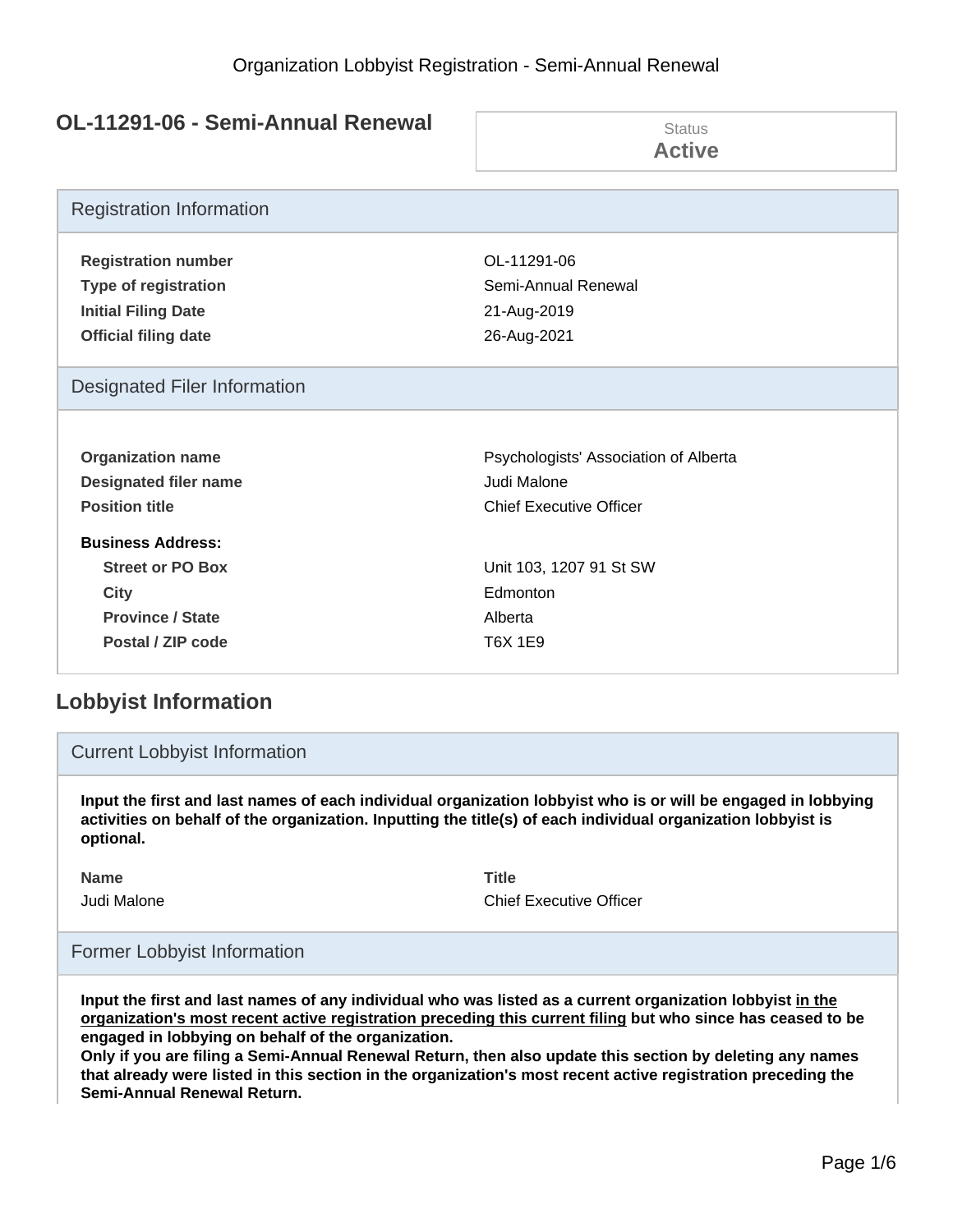# Organization Lobbyist Registration - Semi-Annual Renewal

| <b>Name</b>                                                                                                                                                                       | <b>Title</b>                                                                                                                                                                                                                                                                                                                          |  |  |
|-----------------------------------------------------------------------------------------------------------------------------------------------------------------------------------|---------------------------------------------------------------------------------------------------------------------------------------------------------------------------------------------------------------------------------------------------------------------------------------------------------------------------------------|--|--|
|                                                                                                                                                                                   | <b>Former Public Office Holders</b>                                                                                                                                                                                                                                                                                                   |  |  |
| previous two (2) years?<br>No.                                                                                                                                                    | Has any organization lobbyist named in this registration become a "former public office holder" within the                                                                                                                                                                                                                            |  |  |
|                                                                                                                                                                                   | Lobbying MLAs, Executive Council and/or their Staff                                                                                                                                                                                                                                                                                   |  |  |
| <b>No</b>                                                                                                                                                                         | Have any organization lobbyists named in this registration lobbied in the previous 6 months, or do any of<br>them expect to lobby in the next 6 months, any MLA or any individual on an MLA's staff?                                                                                                                                  |  |  |
| No                                                                                                                                                                                | Have any organization lobbyists named in this registration lobbied in the previous 6 months, or do any of<br>them expect to lobby in the next 6 months, any member of the Executive Council (includes all Ministers, all<br>Associate Ministers and the Premier) or any individual on the staff of a member of the Executive Council? |  |  |
| <b>Contract for Providing Paid Advice</b>                                                                                                                                         |                                                                                                                                                                                                                                                                                                                                       |  |  |
| Does any organization lobbyist named in this registration hold a contract for providing paid advice to a<br>Government department or a prescribed Provincial entity?<br><b>No</b> |                                                                                                                                                                                                                                                                                                                                       |  |  |
| <b>No</b>                                                                                                                                                                         | Does any person associated with an organization lobbyist named in this registration hold a contract for<br>providing paid advice to a Government department or a prescribed Provincial entity?                                                                                                                                        |  |  |
| <b>Organization Information</b>                                                                                                                                                   |                                                                                                                                                                                                                                                                                                                                       |  |  |

## Organization Information

**Does your organization have members?**

Yes

**Provide a general description of the membership of the organization.**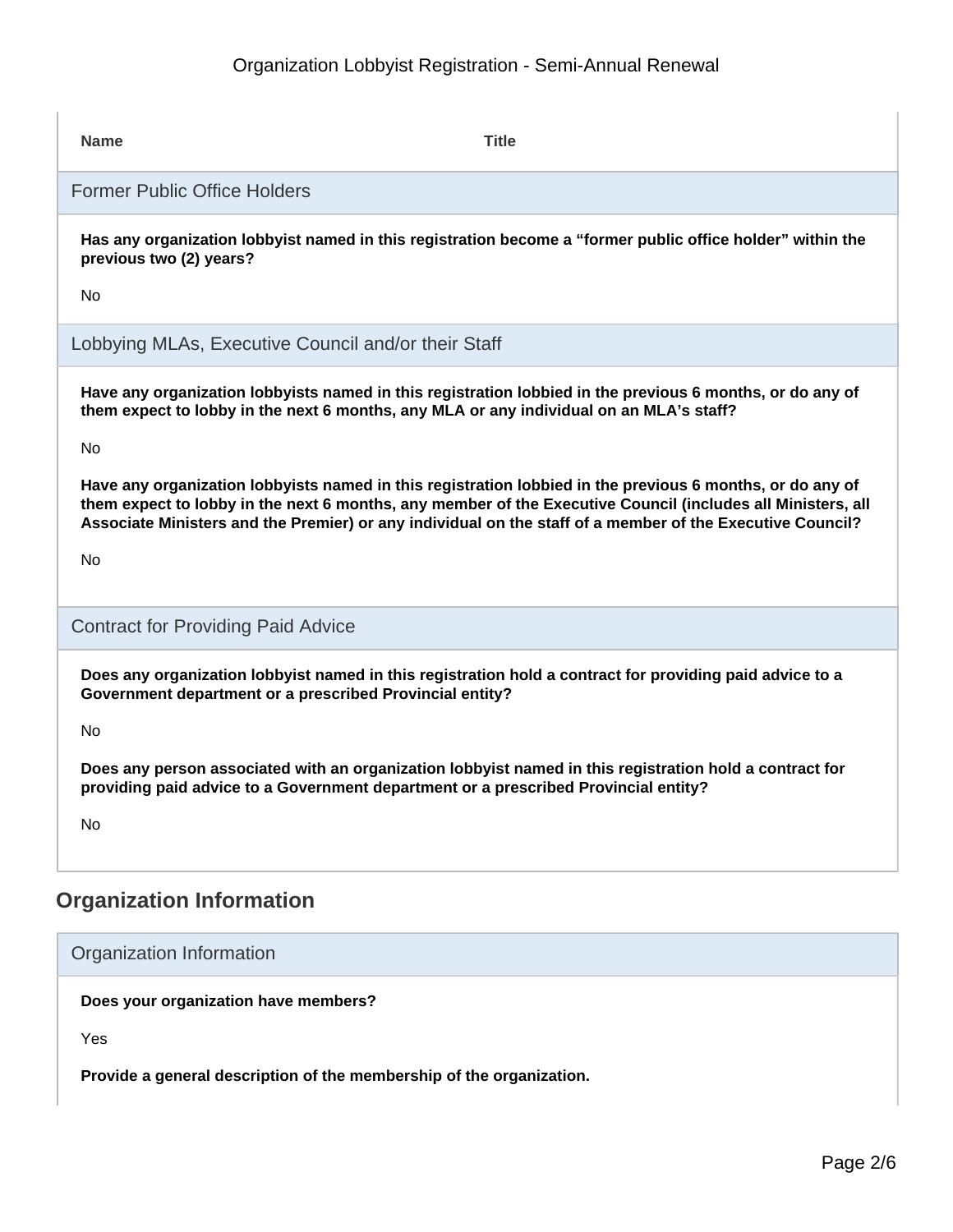### Organization Lobbyist Registration - Semi-Annual Renewal

Registered psychologists, Provisionally Registered psychologists, psychology students, psychology assistants, professional affiliates

#### **Input the first and last names of each current director of the organization (if any).**

Tamara Austin Jacqueline Linder April Salciano Sally MacLean Claire Petersen Heather Gower Tamara Stuart Chelsea Hobbs Nicki Wilson Vanessa Siso

#### **Input the first and last names of each current officer of the organization (if any).**

Claire Pedersen, PAA Vice President Tamara Stuart, PAA Treasurer Nicki Wilson, PAA President Judi Malone, PAA CEO

#### **Provide a description of the organization's business or activities.**

The Mission of the Psychologists' Association of Alberta is to advance the science-based profession of psychology and to promote the well-being and potential of all Albertans.

The Psychologists' Association of Alberta is the voice of, and for, psychology in Alberta. We are the voluntary body that advocates for psychology in Alberta, informs the public and the media, and advocates for consumers of psychotherapy, psychological, and mental health services.

#### Parent and Subsidiary Corporations

**If your organization is a corporation, does it have any subsidiary corporations that have a direct interest in the outcome of the lobbying activities?**

No

**If your organization is a corporation, is it a subsidiary of any other corporation(s)?**

No

Funding of Lobbying Activities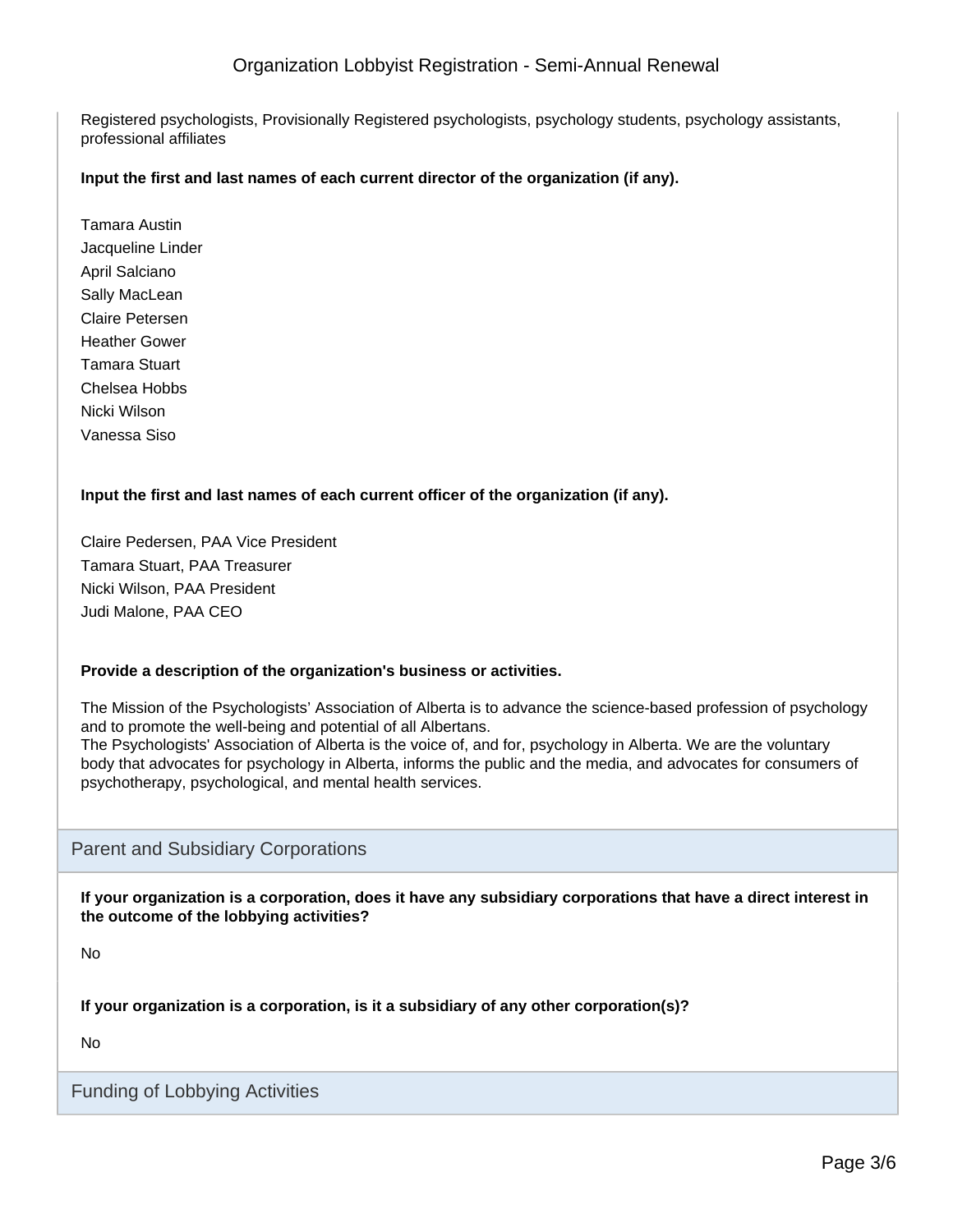**Has any individual or organization contributed, during the individual's or organization's financial year that preceded this filing, \$1,000 or more towards the lobbying activities on behalf of the organization?**

No

### Government Funding

**Has the organization received any funding from any government, government agency or prescribed Provincial entity within the last 12 months?**

No

**Has the organization requested any funding from any government, government agency or prescribed Provincial entity within the last 12 months?**

No

# **Lobbying Activity - Previous 6 Months**

|                                                                                                                      | Description of Lobbying Activities |                       |                                                                          |  |  |  |
|----------------------------------------------------------------------------------------------------------------------|------------------------------------|-----------------------|--------------------------------------------------------------------------|--|--|--|
|                                                                                                                      | <b>Subject Matter</b>              | Who is Being Lobbied? | <b>Subject Matter Details</b>                                            |  |  |  |
|                                                                                                                      | Health                             | Alberta Health        | <b>Decision: Proposing decision</b><br>restricting diagnostic privileges |  |  |  |
| <b>Communication Techniques</b>                                                                                      |                                    |                       |                                                                          |  |  |  |
| Select all communication techniques that have<br>been or are expected to be used in the lobbying (as<br>applicable). |                                    |                       | Written communication whether in hard copy or electronic<br>format       |  |  |  |

## **Lobbying Activity - Next 6 Months**

| Description of Lobbying Activities |                       |                                       |                                                                                         |  |  |
|------------------------------------|-----------------------|---------------------------------------|-----------------------------------------------------------------------------------------|--|--|
|                                    | <b>Subject Matter</b> | Who is Being Lobbied?                 | <b>Subject Matter Details</b>                                                           |  |  |
|                                    | Consumer Issues       | Alberta Treasury Board<br>and Finance | Program or Policy: Psychology is not covered<br>under the Alberta Health Insurance Plan |  |  |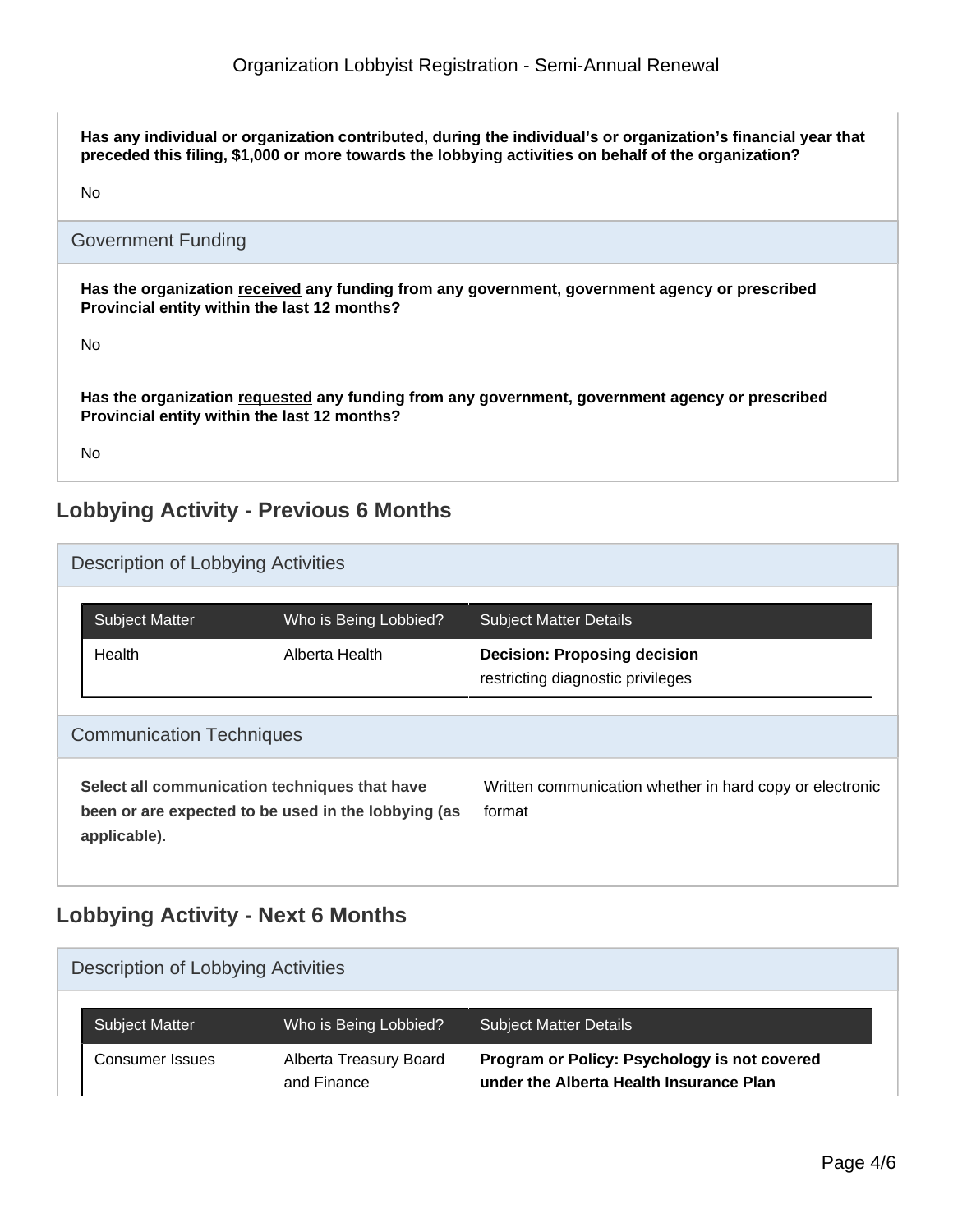Alberta Community and Social Services Alberta Health

Awareness of psychology, the value of psychology, and the benefits of access

### Communication Techniques

**Select all communication techniques that have been or are expected to be used in the lobbying (as applicable).**

Written communication whether in hard copy or electronic format, Informal communications, Meetings

### Additional Information (Optional)

#### **Input any other relevant information that you wish to include in this public registration.**

At present, Alberta is one of the only jurisdictions that does not protect psychological diagnosis. Legislation for the upcoming College of Counsellors and Psychotherapists proposes having counsellors be authorized to provide a psychological diagnosis. It is our position, consistent with most jurisdictions, that psychological assessment, diagnosis, and treatment of psychological disorders only be authorized by registered psychologists, physicians, and by regulated health professionals with a minimum of a masters degree in counselling, psychology, or clinical social work.

## **Declaration**

### Declaration and Certification

#### **I declare that (select only one)**

• No lobbyist named in the return holds a contract for providing paid advice to a department or prescribed Provincial entity.

#### **I further declare that (select one for each statement):**

Every lobbyist named in this registration, and to my knowledge after reasonable inquiry, every person associated with those lobbyists, are not in contravention of section 6 of the Lobbyists Act (contracting prohibitions)

• I Declare

Every lobbyist named in this registration, and to my knowledge after reasonable inquiry, every person associated with those lobbyists, are not in contravention of section 6.2 of the Lobbyists Act (prohibited gifts)

• I Declare